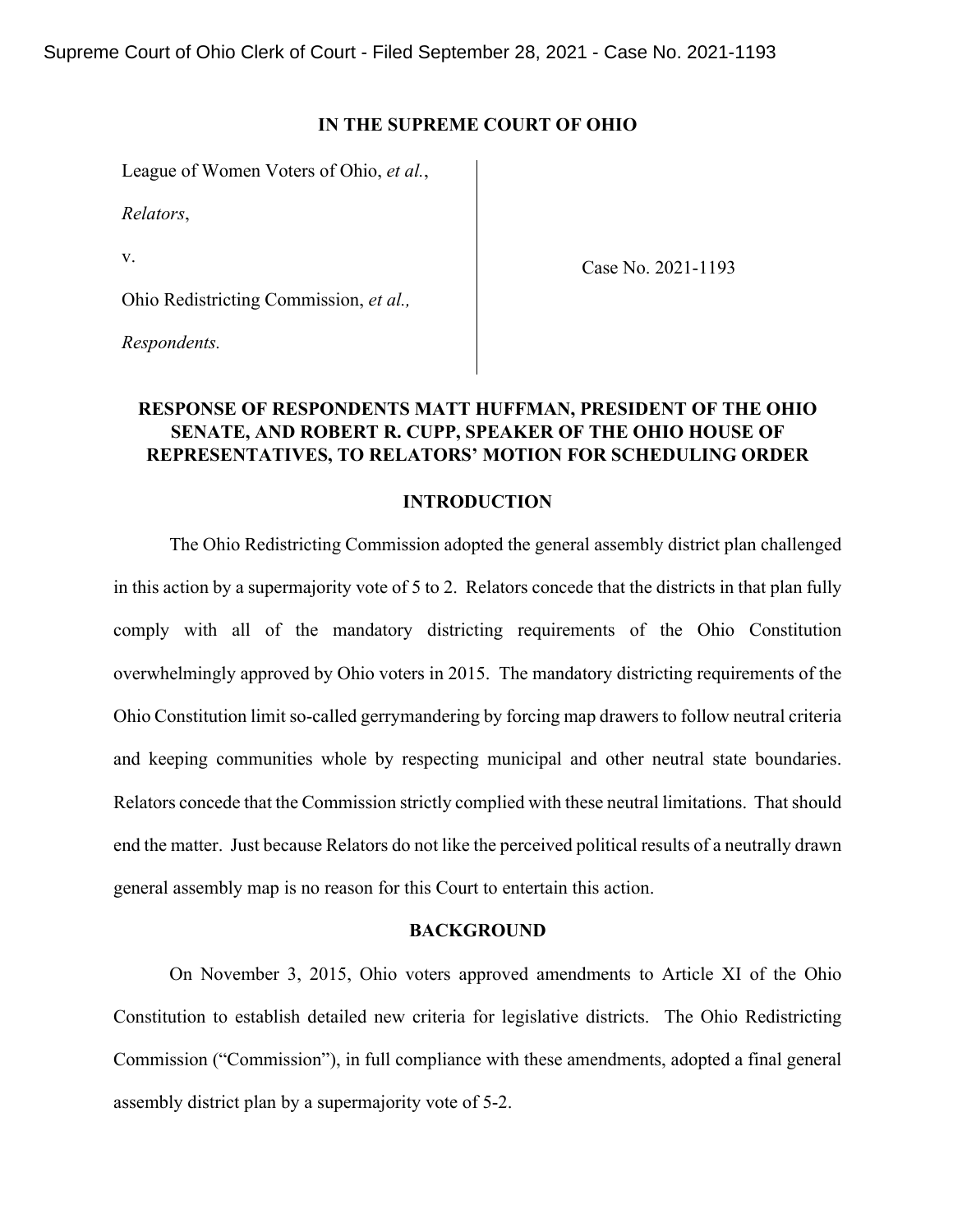The process of creating and adopting the general assembly district plan was significantly impacted by the decision of the Census Bureau to delay the release of census data until August 12, 2021 - nearly five months later than required by federal law. Notwithstanding this significant delay, the Commission was still able to conduct thirteen public hearings, introduce a proposed general assembly district plan on September 9, 2021, and adopt the final plan just after midnight on September 16, 2021.

#### **ARGUMENT**

Respondents Cupp and Huffman strongly dispute the claims of the Relators that the Commission's final general assembly district plan violates any aspect of Article XI, that the plan is a "brazen manipulation of district lines," that the plan was "drawn primarily to favor or disfavor a political party," that Republicans are "locked in" to elect supermajorities, or that the plan fails to "correspond closely" to the statewide preferences of the voters of Ohio. Relators Complaint at 4.

Accordingly, Respondents Cupp and Huffman intend to file a motion to dismiss this action. This action is patently improper because it relies solely on Section 6 of Article XI of the Ohio Constitution, a section which is not actionable unless the legislative map at issue violates the mandatory requirements of Sections 2, 3, 4, 5, and 7 of that Article. Because there is no plausible theory upon which Relators can prevail in this action based on their own allegations, this Court should stay all discovery and set a briefing schedule on Respondents' motion to dismiss to begin with filing the motion and supporting brief no later than October 11.

In the event that the Court determines to allow some discovery, the Court should significantly restrict the discovery methods allowed. While Section 6 is not actionable on its face, any discovery focused on that section should be limited to expert testimony regarding the aspirational goals included in that Section. Relators focus on the alleged partisan leanings of the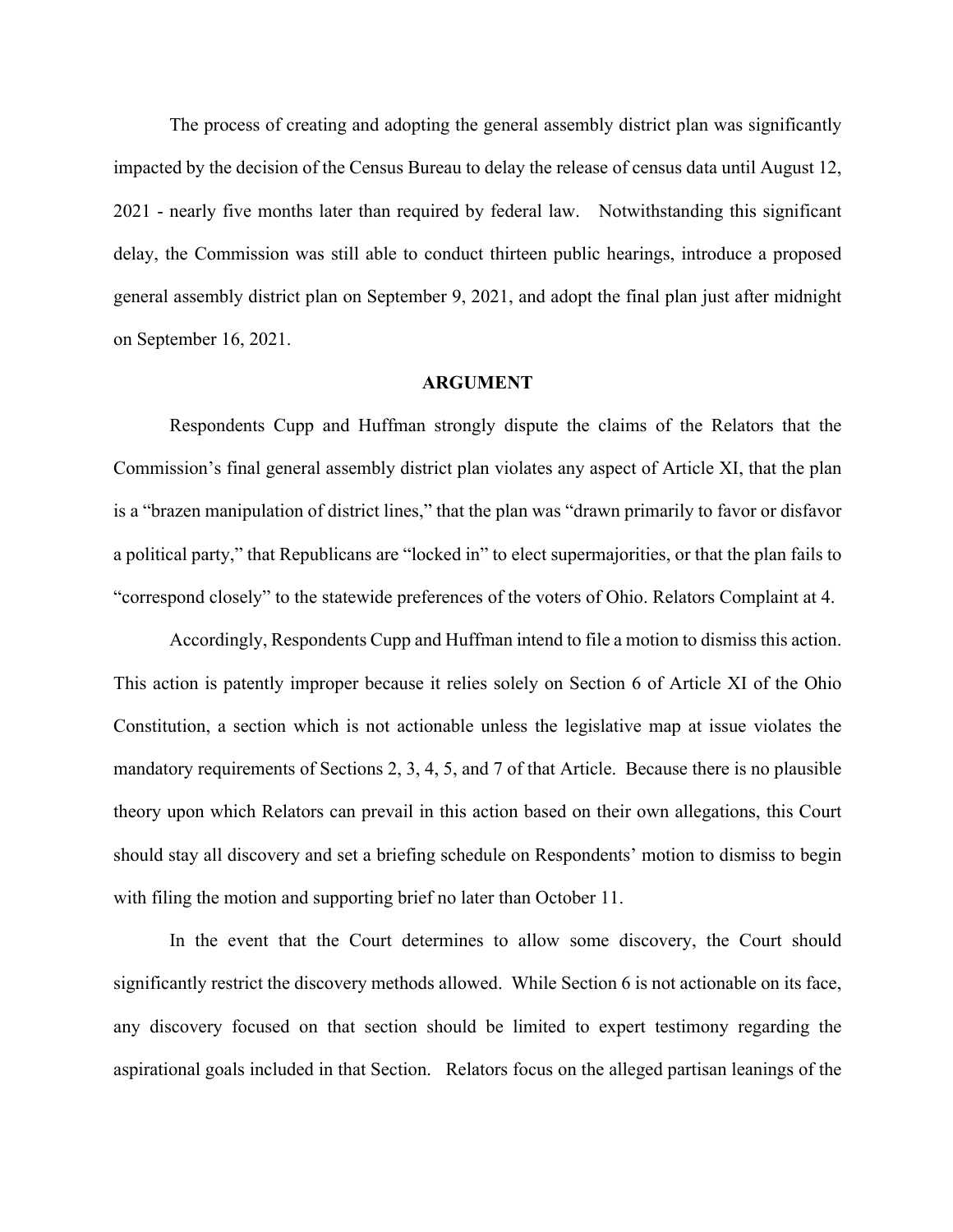districts in the introduced and enacted maps. Expert witnesses can provide the Court data and testimony regarding the partisan leanings of these maps. If the Court limits discovery to expert reports and testimony, Respondents Cupp and Huffman suggest a discovery deadline of November 1, 2021 for such discovery.

In the event the Court determines to allow other discovery methods, such as document requests, interrogatories, and fact witness depositions, then the Court should expand the time period for discovery by at least one month beyond the deadline suggested by Relators. The Commission and Respondents Huffman and Cupp are currently preparing for the construction of Congressional districts under the Ohio Constitution. While Respondents intend to fully comply with this Court's orders in this case involving legislative districts, Respondents respectfully request that this action should not unduly interfere with their constitutional duties to adopt Congressional districts. Some of the fact witnesses that may be involved in this action will also be engaged in the Congressional redistricting process. Accordingly, if the Court allows discovery beyond expert witness discovery, the Court should impose a discovery deadline of no earlier than November 30. Following whatever discovery period the Court determines, Speaker Cupp and President Huffman are prepared to file evidence, submit briefs, and appear for oral argument on a schedule convenient to the Court.

### **CONCLUSION**

For the foregoing reasons, Respondents request that the Court modify the Respondents' proposed scheduling order as outlined above.

Respectfully submitted this 28<sup>th</sup> day of September 2021.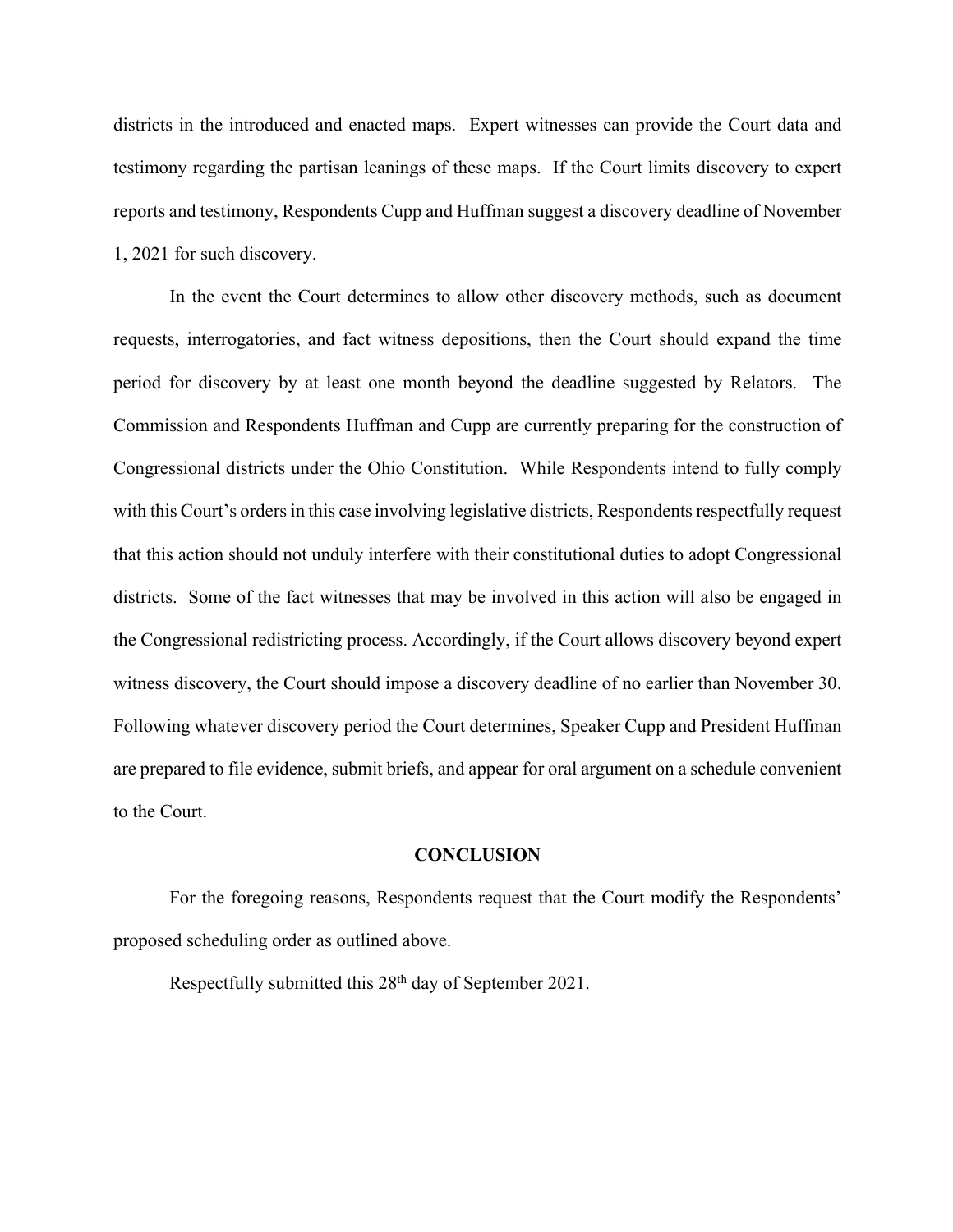/s/ william stuart dornette W. Stuart Dornette (0002955) dornette@taftlaw.com Beth A. Bryan (0082076) bryan@taftlaw.com Philip D. Williamson (0097174) pwilliamson@taftlaw.com **TAFT STETTINIUS & HOLLISTER LLP** 425 Walnut St., Suite 1800 Cincinnati, OH 45202-3957 Telephone: 513-381-2838

Phillip J. Strach phillip.strach@nelsonmullins.com Telephone: (919) 329-3812 Thomas A. Farr tom.farr@nelsonmullins.com Telephone: (919) 329-3803 John E. Branch, III john.branch@nelsonmullins.com Telephone: (919) 329-3828 Alyssa M. Riggins alyssa.riggins@nelsonmullins.com Telephone: (919) 329-3810 **NELSON MULLINS RILEY & SCARBOROUGH LLP** 4140 Parklake Avenue, Suite 200 Raleigh, NC 27612

*Pro Hac Vice Motions Forthcoming*